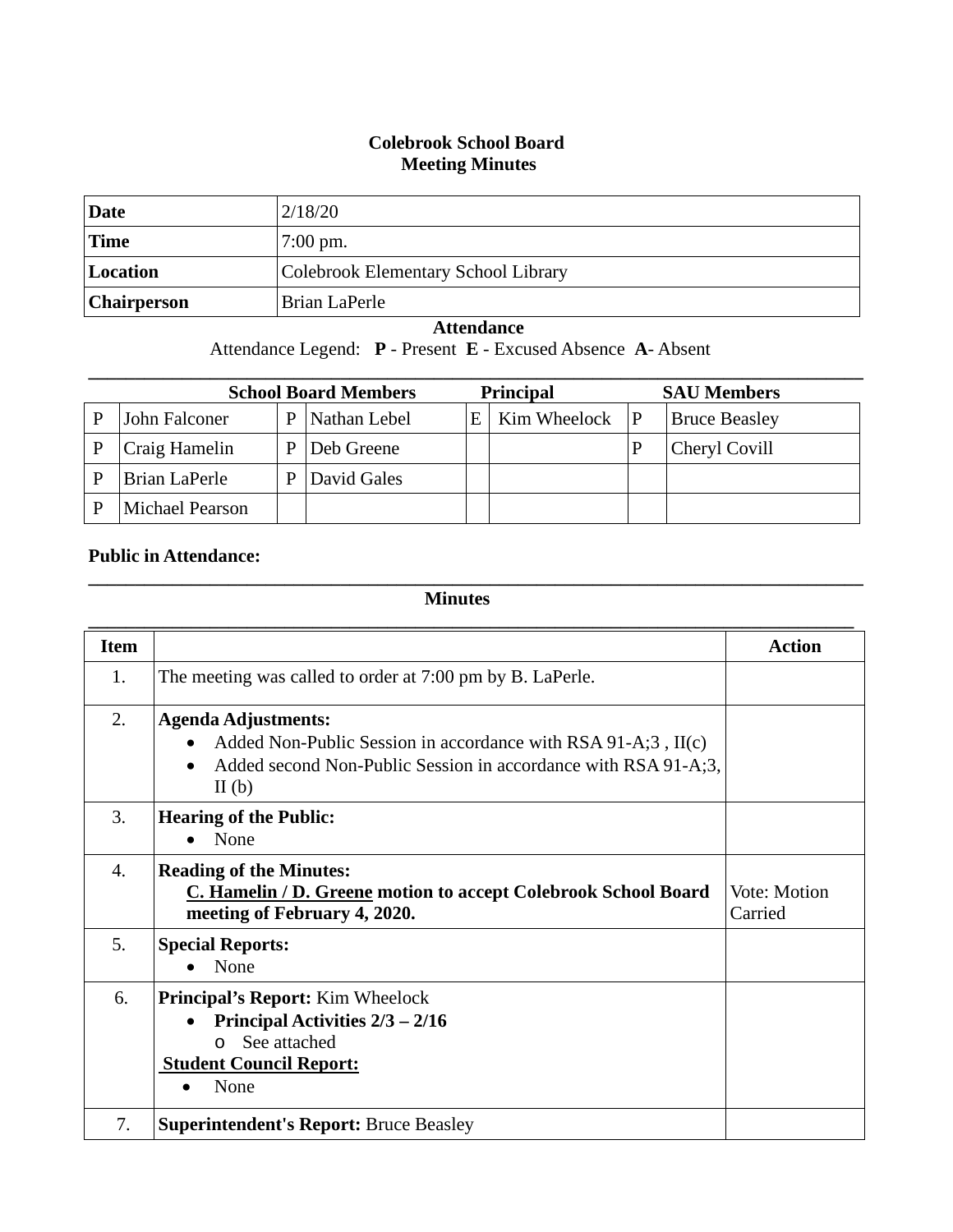|     | Winter Carnival starts this Friday<br>A lot of fun activities planned at the Coleman State Park<br>$\circ$<br>Students will be riding snow machines out to the park and will<br>O<br>meet at Country Club.<br>o Ryan Call will be riding out with the group.<br>SAU #7 staff worked at the concession booth during a recent<br>basketball game.<br>School vacation starts the week of 2/24.<br>Girls and boys' basketball teams are wrapping up.<br>٠<br>K. Wheelock at Alice Training.<br>$\bullet$                                                                                                                                                                                                      |                                                    |
|-----|-----------------------------------------------------------------------------------------------------------------------------------------------------------------------------------------------------------------------------------------------------------------------------------------------------------------------------------------------------------------------------------------------------------------------------------------------------------------------------------------------------------------------------------------------------------------------------------------------------------------------------------------------------------------------------------------------------------|----------------------------------------------------|
| 8.  | Business Administrator's: Cheryl Covill<br>There was a bus incident on 2/13 on Titus Hill involving 8 students,<br>2 students went to UCVH with minor injuries.<br>Discussed the Broadband bid – strike guidelines, award the bid.<br>The board is alright with having D. Gales who's on the Technology<br>$\bullet$                                                                                                                                                                                                                                                                                                                                                                                      |                                                    |
|     | Committee review the bid.<br>J. Falconer / D. Greene motion to have C. Covill award the<br><b>Broadband Bid.</b><br>C. Covill asked the board about the Health Insurance Bids and they<br>agreed to stay with what we have.<br>C. Covill passed out Private Transportation Permission Form,<br>Liability waiver, Indemnification Agreement, and Agreement for<br><b>Release of Future claims</b><br>o Lite discussion – add Pittsburg School to the form<br>C. Hamelin / D. Gales motion to accept the Private Transportation<br>Permission Form, etc.<br>C. Covill passed out an Agreement between the Colebrook Police<br>Department and the Colebrook School District.<br>$\circ$ Remove section I. -b | Vote: Motion<br>Carried<br>Vote: Motion<br>Carried |
|     | Add #3 to section A<br><b>J. Falconer / N. Lebel motion to approve the Agreement between</b><br>the Colebrook Police Department and the Colebrook School<br>District with the corrected notifications.                                                                                                                                                                                                                                                                                                                                                                                                                                                                                                    | Vote: Motion<br>Carried                            |
| 9.  | NH School Board Association Business: John Falconer<br>Keep checking emails<br>$\bullet$<br>Barrett sent B. Beasley the contract for the Superintendent search.                                                                                                                                                                                                                                                                                                                                                                                                                                                                                                                                           |                                                    |
| 10. | Co-Curricular Committee Report: Brian LaPerle<br>None                                                                                                                                                                                                                                                                                                                                                                                                                                                                                                                                                                                                                                                     |                                                    |
| 11. | <b>Building Committee: Craig Hamelin</b><br>None                                                                                                                                                                                                                                                                                                                                                                                                                                                                                                                                                                                                                                                          |                                                    |
| 12. | <b>Policy Committee Report: Deb Greene</b><br>Meeting on $2/20/20$                                                                                                                                                                                                                                                                                                                                                                                                                                                                                                                                                                                                                                        |                                                    |
| 13. | <b>Support Staff Committee Report: Michael Pearson</b><br>None                                                                                                                                                                                                                                                                                                                                                                                                                                                                                                                                                                                                                                            |                                                    |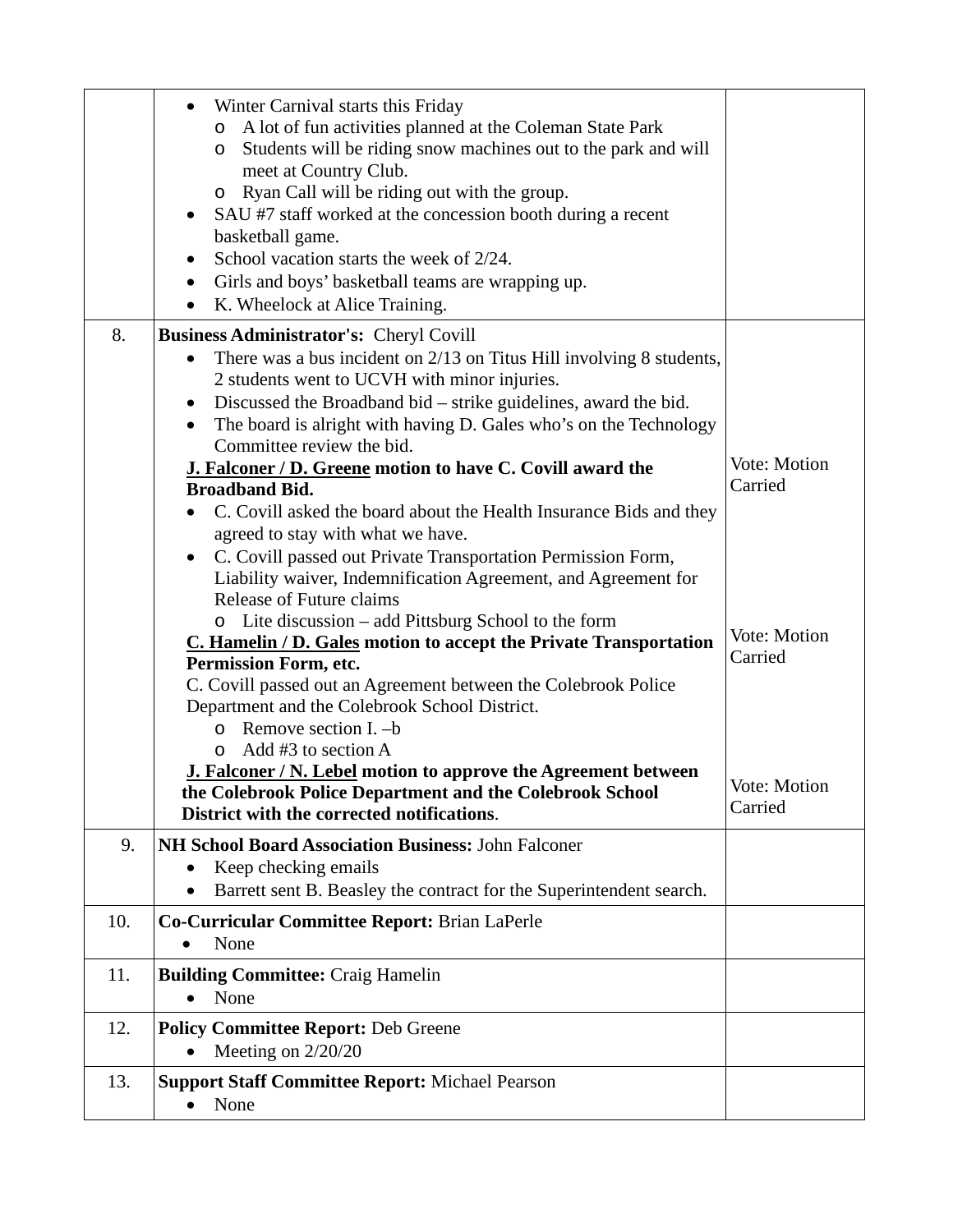| 14. | <b>Negotiations Committee Report: John Falconer</b><br>None                                                                                                                                                                                                                                                                                                                                                                                                                                                                                                                                                                                                                                                                                                                                                                                                                        |                                                                               |  |  |  |
|-----|------------------------------------------------------------------------------------------------------------------------------------------------------------------------------------------------------------------------------------------------------------------------------------------------------------------------------------------------------------------------------------------------------------------------------------------------------------------------------------------------------------------------------------------------------------------------------------------------------------------------------------------------------------------------------------------------------------------------------------------------------------------------------------------------------------------------------------------------------------------------------------|-------------------------------------------------------------------------------|--|--|--|
| 15. | <b>Curriculum Committee Report: David Gales</b><br>None                                                                                                                                                                                                                                                                                                                                                                                                                                                                                                                                                                                                                                                                                                                                                                                                                            |                                                                               |  |  |  |
| 16. | <b>Technology Committee Report: David Gales</b><br>Broadband bid already discussed in C. Covill report.                                                                                                                                                                                                                                                                                                                                                                                                                                                                                                                                                                                                                                                                                                                                                                            |                                                                               |  |  |  |
| 17. | Regional Committee Report: Brian LaPerle<br>Move forward at looking at different options.<br>$\bullet$<br>Article in Feb. $12th$ edition of the News & Sentinel.<br>Chairman B. Laperle will check with moderator Jonathan Frizzell if<br>$\bullet$<br>it would be alright for Kyle Daley to read a statement at the<br>Colebbrook Annual District meeting.                                                                                                                                                                                                                                                                                                                                                                                                                                                                                                                        |                                                                               |  |  |  |
| 18. | <b>Unfinished Business:</b>                                                                                                                                                                                                                                                                                                                                                                                                                                                                                                                                                                                                                                                                                                                                                                                                                                                        |                                                                               |  |  |  |
| 19. | None<br><b>New Business:</b><br>Preparation for annual District mtg<br>o See Attached<br><b>Warrant Articles</b><br>C. Covill went through the different Warrant Articles and<br>$\circ$<br>will make the necessary changes before the Colebrook<br><b>Annual District Mtg.</b><br><b>Exchange Students</b><br>٠<br>o 2 exchange students staying with Donna VanHees<br>Johanna Kreis from Germany<br>Iciar Perez from Spain<br><b>J. Falconer / D. Greene motion to accept the 2 exchange students.</b><br><b>Staffing updates</b><br>B. Beasley read a letter of resignation from Guidance<br>$\circ$<br>Counselor Jacob Topliffe effecting immediately.<br>C. Hamelin / D. Greene motion to accept Mr. Topliffe resignation<br>effecting immediately.<br>o B. Beasley read a letter of resignation from music teacher<br>Alexandar Stewart at the end of the 2019 - 2020 school | Vote: Motion<br>Carried<br>Vote: Motion<br>Carried<br>Vote: Motion<br>Carried |  |  |  |
|     | year.<br>D. Greene / N. Lebel motion to accept Mr. Stewart letter of                                                                                                                                                                                                                                                                                                                                                                                                                                                                                                                                                                                                                                                                                                                                                                                                               |                                                                               |  |  |  |
|     | resignation at the end of the 2019 - 2020 school year.                                                                                                                                                                                                                                                                                                                                                                                                                                                                                                                                                                                                                                                                                                                                                                                                                             |                                                                               |  |  |  |
|     | B. Beasley read a letter of resignation from Foreign<br>$\circ$<br>Language teacher Georgia Jarrell at the end of the 2019-<br>2020 school year.                                                                                                                                                                                                                                                                                                                                                                                                                                                                                                                                                                                                                                                                                                                                   |                                                                               |  |  |  |
|     | D. Gales / C. Hamelin motion to accept Ms. Jarrell letter of<br>resignation at the end of the 2019 - 2020 school year.                                                                                                                                                                                                                                                                                                                                                                                                                                                                                                                                                                                                                                                                                                                                                             | Vote: Motion<br>Carried                                                       |  |  |  |
|     | o B Beasley read a letter of resignation from Secretary Donna<br>Laughton at the end of the 2019 2020 school year.<br>D. Greene / D. Gales motion to accept Ms. Laughton letter of                                                                                                                                                                                                                                                                                                                                                                                                                                                                                                                                                                                                                                                                                                 | Vote: Motion                                                                  |  |  |  |
|     | resignation at the end of the 2019 – 2020 school year.                                                                                                                                                                                                                                                                                                                                                                                                                                                                                                                                                                                                                                                                                                                                                                                                                             | Carried                                                                       |  |  |  |